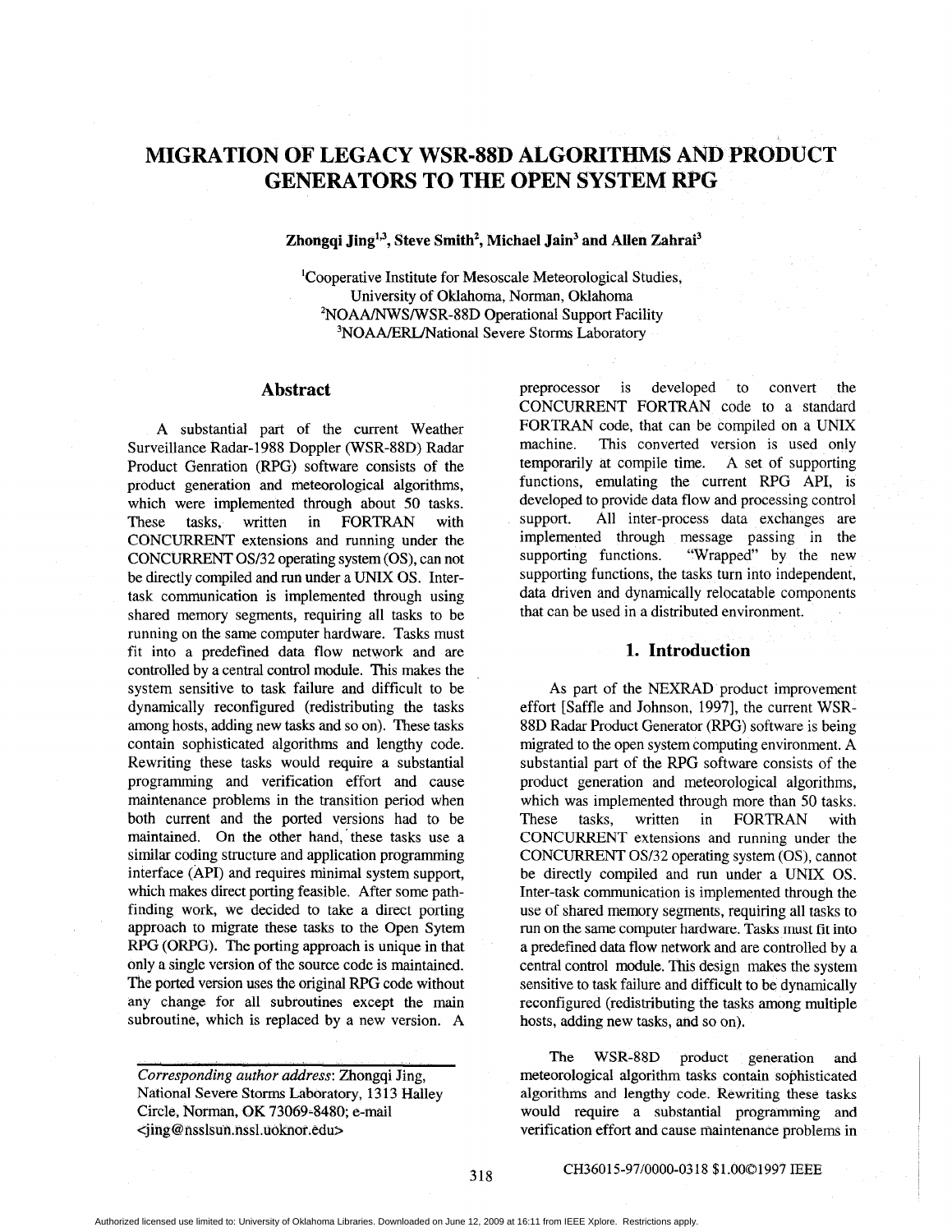the transition period when both current and the open system RPG versions have to be maintained.

On the other hand, these tasks use a similar coding structure and application programming interface (API) and require minimal system support, which makes direct porting feasible. After some path-finding work, it was decided to take a direct porting approach to migrate these tasks to the open system RPG. In this paper we describe the porting approach and discuss some of the related issues.

In the following we designate the existing RPG and the Open System RPG under development by RPG and ORPG respectively.

## **2. The Porting Methodology**

The porting approach we adopted was designed to meet the following goals:

- The modification to the existing code should be minimized such that the amount of verification work for the ported code can be significantly reduced.
- The ported software should run in a distributed environment and fully support dynamic system reconfiguration. The ported software must be able to run together with any new ORPG product/algorithm tasks.
- Only a single version of the RPG source code needs to be maintained, which means that the ported code can still be compiled and run on the CONCURRENT *OS132* operating system.
- The ported source code can be compiled by any ANSI FORTRAN compiler and run on any POSIX compliant OS environment without substantial modification.
- The ported software should run efficiently in terms of the use of hardware resource.

To meet these requirements, it was decided to preserve the current RPG task partition. That is each current RPG task will be individually ported and compiled to generate a corresponding ORPG task. The inputs and outputs of each ported task will be identical to those of their RPG version.

The RPG **tasks** are controlled **by** a central control module. In the distributed ORPG, however, product/algorithm tasks are running in a data-driven environment [Jain, et. al., 19971. This will require changes in the task control part of the code. We thus must write a new task control routine to replace the old

one in the main function. With this exception, the remaining **WG** modules are directly ported without or with minor modifications. By direct porting, we mean that the modules are simply copied over and compiled on an ORPG host.

The RPG FORTRAN code contains non-standard extensions that may not be supported by the FORTRAN compiler on an ORPG machine. A FORTRAN preprocessor can be developed to convert the existing code to an ANSI FORTRAN version which can be compiled by any FORTRAN compiler that supports the standard. The conversion is conducted at compile time and the converted version is discarded after compilation. Only the original RPG source code is maintained. The preprocessor can be ported to different platforms while the RPG code does not need to be modified.

To guarantee that the ported code can still be compiled by the CONCURRENT *OS/32* FORTRAN compiler, any modification to the ported code must be transparent to the CONCURRENT compiler. This is done by defining special preprocessor directives that make the modifications appear **as** comment lines to the CONCURRENT compiler.

The RPG uses data buffers, allocated in shared memory and managed by a buffer control module, for passing radar data and products among tasks. The ORPG relies on similar data buffers, implemented by a data management tool called Linear Buffer (LB), to perform this task [Jain, et. al., 1997]. Functionally the LB is used in the same way **as** the RPG data buffers are used, which makes the porting easier. One of the differences however is that the LB supports distributed applications while the RPG data buffer mechanism does not. An LB is a self-controlled data store and communication object that does not require a control module to support it. This characteristics improves the robustness of the system. Moreover, each LB stores a sequence of products for a given product type. This provides the potential of dynamically relocating tasks and buffers without loosing data. For more discussions on the Linear Buffer, refer to [Jain, et. al., 19971 .

Shared data, such **as** adaptation data, scan summary information, and product generation control information, are stored in shared common blocks in the RPG. In the ORPG, those are stored in corresponding **LBs** and can be accessed by all ORPG tasks. For the ported **tasks,** each of them will have their own common blocks allocated. A mechanism can be built to automatically update the local common blocks by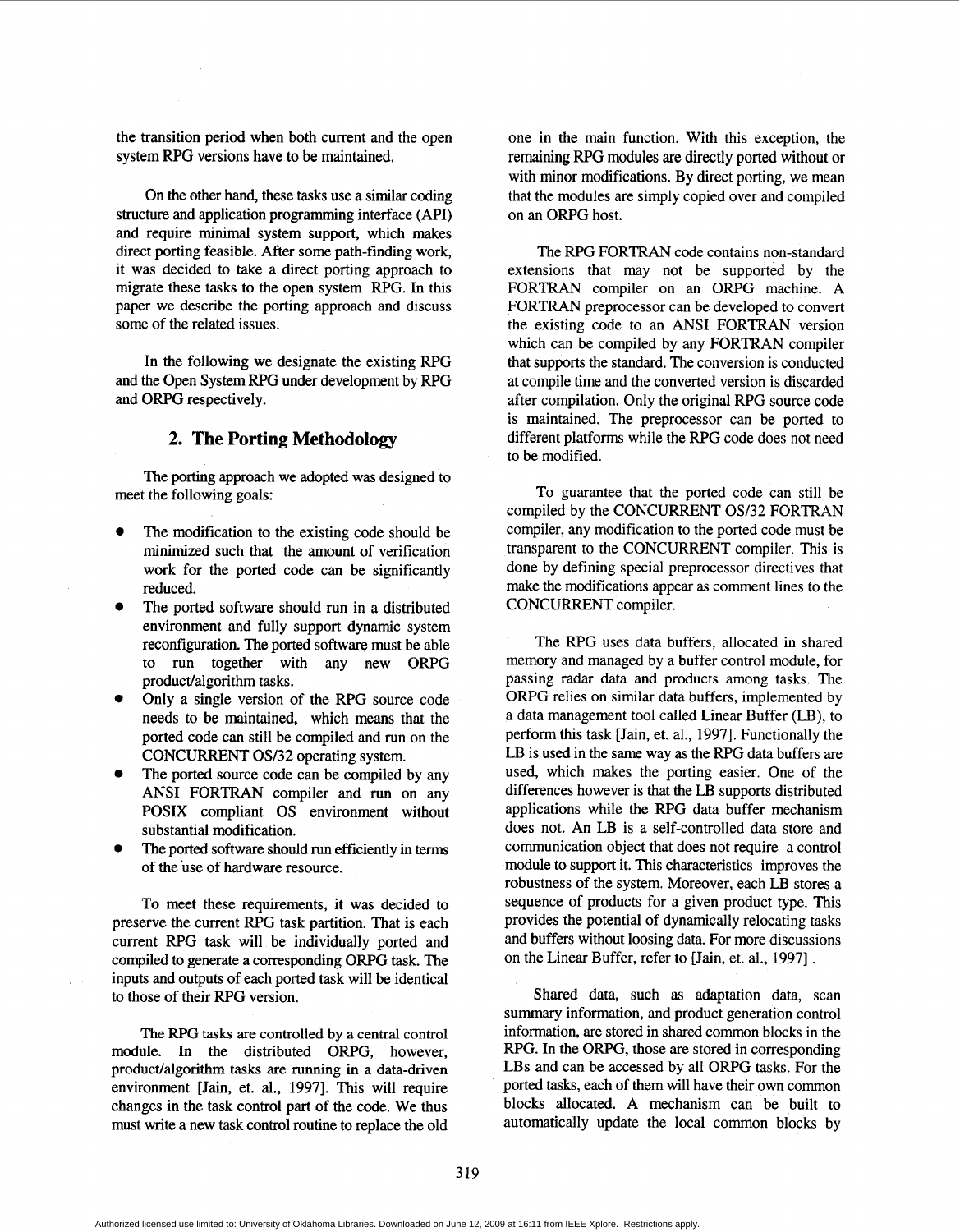reading data from the LBs. This mechanism can be transparent to the RPG tasks, requiring no modification to the ported code.

RPG tasks also use shared common blocks for passing data between tasks. These common blocks are identified **as** Inter-Task Common blocks (ITCs). This kind of interprocess communication must also be by explicit message passing. Additional **LBs**  are created for implementing the ITCs. Message passing via these LBs, when activated by product generation or data flow events, can be automatically processed without requiring any change to the RPG code. In other cases, function calls may be inserted into the RPG code to activate ITC reading and writing.

A library of functions, emulating the current RPG API, will be developed to provide data flow and processing control support **as** well **as** automatic update of local shared common blocks. **By** linking with these functions, changes to the ported code can be minimized and in most cases it can be eliminated. Most of the supporting functions may be conveniently written in C. However, calling conventions between C and FORTRAN functions are non-standard. To maximize portability, we must keep the set of necessary conventions to its minimum.

In addition, CONCURRENT *OS32* specific system functions must be implemented to support the ported code.

#### **3. The Porting Procedure**

Porting an RPG task involves the following steps:

- Get a copy of all RPG modules required for building the task.
- Identify all input and output buffer types, adaptation blocks and other shared data blocks, all ITCs and the data flow timing of the task.
- Write a new main function which contains statements providing the information identified in the previous step to the supporting modules, followed by a main processing loop.
- Modify remaining RPG modules if necessary.
- Compile the code using the preprocessor and the local FORTRAN compiler and generate the executable by linking the compiled object files and the supporting libraries. *0*

As an example, the following **is** the new main function of the 'hail" task that implements the hail algorithm:

#### IMPLICIT NONE

\$INCLUDE rpg\_port.inc,\*\*rpg\_port

- C adaptation common blocks
- \$INCLUDE a309adpt.inc,\*\*A3CD7OCA ; SITEADP
- \$INCLUDE a309adpt.incr \*\*A3CD70C2 ; CP15ALG
- \$INCLUDE A309.INC/G,\*\*A3PMOO \$INCLUDE itc.inc,\*\*A315TRND
- integer param ; return value from A31519 call

;\*\* specify inputs and outputs call input-data (CENTATTR,

call input-data (TRFRCATR, VOLUME-DATA) VOLUME-DATA)

call output-data (TRENDATR, VOLUME-DATA)

```
call output-data (HAILATTR, 
VOLUME-DATA)
```
;\*\* register adaptation blocks call register\_adpt (SITEADP, call register\_adpt (CP15ALG, SITEADP\_FIRST, BEGIN\_VOLUME) CP15ALG-FIRST, BEGIN-VOLUME)

;register ITC inputs call itc-input (A315TRND, 1 TRFRCATR) A315TRND\_FIRST, A315TRND\_LAST (2),

```
call task-initialize 
(VOLUME-BASED )
```
;\*\* The main loop, which will never end 10 call wait-for-activation

( WAIT-ALL )

call **A31519-BUFFER-CONTROL(param)**  got0 10

> stop end

In the above code listing we can see that some of the CONCURRENT FORTRAN features are used: The inline comment and the \$INCLUDE directive. Note that the RPG include files are used and the RPG functions are called. New include files are defined and new library function calls are added. The first part of the code initializes the supporting modules. It declares that this task **has** two inputs, CENTATTR and TRFRCATR, which are expected to be available on a volume basis. Calling subroutine input-data will cause the supporting modules to monitor these two input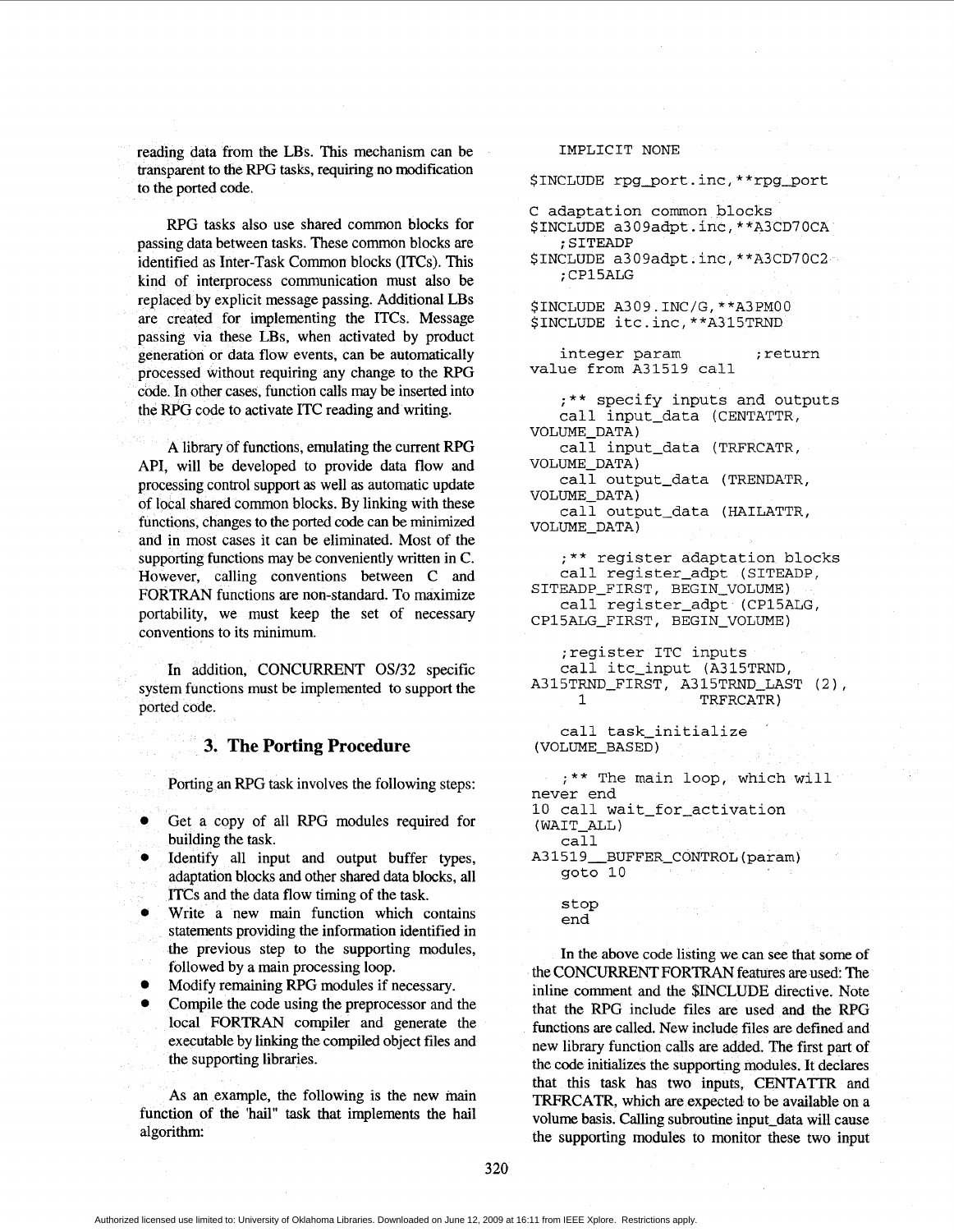products and activate this task for generating its outputs when the inputs are ready. This task will generate two products called TRENDATR and HAILATTR. Both are volume based products. Because this task needs two adaptation data blocks, SITEADP and CP15ALG, subroutine register-adpt is called to tell the supporting modules that the two adaptation data common blocks need to be automatically updated at the beginning of every volume. The hail algorithm needs data provided in a common block called A315TRND. Since the data in this common block are generated by another task, we must define this common block as an ITC. By calling itc-input we tell the supporting modules that ITC A315TRND is used **as** an input and its contents need to be updated when input TRFRCATR is read in. The initialization is then completed by calling "task\_initialize", which also specifies that this task processes data by volume.

Following the initialization is the main processing loop. In this loop, we first call wait-for-activation to pass program control to the supporting modules. When this task needs to be activated for processing (the outputs are scheduled and the inputs are available), wait-for-activation will return and we then call A31519 BUFFER CONTROL to perform the processing tasks and generate the outputs. After A31519\_BUFFER\_CONTROL finishes, the control is passed to the supporting modules again through calling wait for activation. This loop will last until the task is terminated.

The new main function, called hail.ftn, is compiled, for example on an HP workstation, by commands

**ftnpp -DHPUX -I /users/jing/rpg/include hail.ftn fort77 -c** -K **+U77 hai1.f** 

where "ftnpp" is the preprocessor, "fort77" is the HP FORTRAN compiler and "hai1.f" is the ANSI FORTRAN file generated by "ftnpp". For this task, there **is** no change needed for the remaining **9** ported RPG modules (a31509.ftn, a31519.ftn, etc.). These modules are then compiled in a similar fashion. And finally the executable "hail" is created by linking the object files and the supporting libraries:

**fort77** *-0* **hail** -K **+U77 hai1.o a31509.0 a31519.0 a31529.0 a31539.0 a31549.0 a31559.0 a31569.0 a31579.0 a31599.0 -L/users/jing/lib/hpux -1rpgcm -1rpg -1lb -1misc** -1m

where "rpgcm" is a library containing all RPG shared functions (A3CMnn.FTN), "rpg" is the library containing all RPG supporting modules, "lb" is the LB library and "misc" is a library containing some general ORPG utility routines, which are invoked by "rpg" and "lb".

#### **4. The Preprocessor**

The RPG FORTRAN code contains non-standard CONCURRENT extensions, which can not be processed by an ANSI FORTRAN compiler. Some of the extensions are useful for improving the code readability and maintainability. For example the \$INCLUDE directive is very important in defining global constants and variables. We would like to keep taking advantage of these features. Moreover, we prefer, if possible, to maintain only a single version of the RPG code, which can be compiled on both an ORPG machine and the CONCURRENT machine. This will make the verification and future RPG version upgrades easier. Maintaining the same look and feel of the FORTRAN RPG code is also desirable for algorithm developers and maintainers. To reach these goals, a preprocessor has been developed for converting the CONCURRENT FORTRAN code to ANSI FORTRAN code at compile time.

The preprocessor reads the CONCURRENT FORTRAN code and generates the ANSI FORTRAN code for the ORPG compiler. The ANSI FORTRAN code is discarded after the code is successfully compiled. The preprocessor processes the following non-standard features:

- **SINCLUDE** files.
- *0* CONCURRENT specific directives such **as**  \$INLINE, \$INSKIP and \$TCOM.
- The debugging print statement led by the **"X"**  character.
- *0* Non-standard hexadecimal constants of format Y'n' and Zn, where "n" is a hexadecimal constant.
- In-line comment proceeded by ";".

The preprocessor resolves \$INCLUDE directives recursively and eliminates any duplicated inclusion. CONCURRENT specific directives such **as** \$INLINE, \$INSKIP and \$TCOM are simply ignored. The block data files are processed **as** include files because the block data usage is not explicitly specified in the code, which can be a source of error. Other undocumented features that are not accepted by an ORPG compiler must also be processed.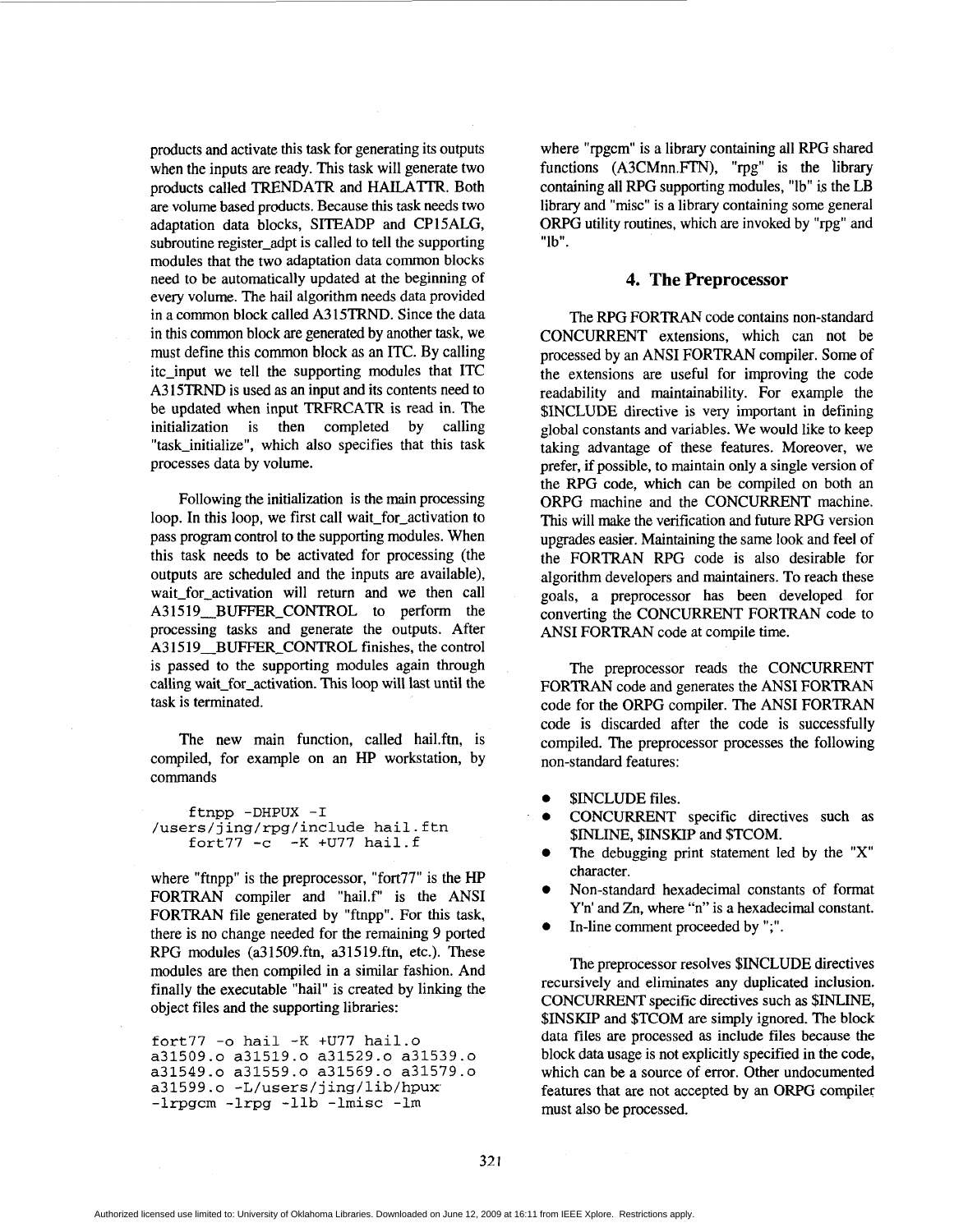The preprocessor supports special directives for making necessary changes in the ported code. They allow the modifications in the ported code to be transparent to the CONCURRENT compiler.

In certain cases an identifier needs to be replaced by a different one. For example, the RPG code may use an intrinsic function called "INT2" which is not supported by an ORPG compiler. We may then replace it by "INT". The preprocessor supports identifier replacement. Any preprocessor features that involve code changes, however, are used with caution because they can introduce inconsistencies between the ported and the original versions. They are only used when they are absolutely necessary.

The preprocessor also supports directives that allow compile time code segment selection similar to #indef ... #else ... #endif in the C preprocessor. This increases the portability of the source code.

### **5. The Supporting Library**

A ported RPG task must be able to run in the ORPG environment. Specifically any interaction with the RPG monitor and control module and the buffer control module must be replaced by an interaction with the ORPG infrastructure. Note that in the ORPG, which uses an INTERNET/WEB model, a task can and must work without direct interaction with other ORPG tasks. For example, if a task needs adaptation data, it must explicitly read it from the LB storing these data. For a ported RPG product/algorithm task, it must read in the necessary adaptation **data,** the product generation control information and other system configuration and control information. It must also find the availability information of the products it wants to use **as** inputs. When the inputs are available, it must then read them in for processing. It must determine what to do when exceptional situations occur. For example, it must abort the unfinished processing if the volume scan is restarted or the **task** generating its input fails.

Fortunately all of these ORPG "burdens", which are tradeoffs for distributed processing, geater flexibility and expand ability, **as** well **as** fault tolerance, can be performed automatically and hidden in supporting library functions.

To ease the porting effort and minimize changes to the RPG code, most of the functions, which the RPG product/algorithm tasks use to interact with the RPG control and monitoring module and the buffer control module, are emulated in the ORPG environment with identical API. This is essentially an implementation of the existing RPG API in the ORPG system.

Necessary CONCURRENT OS/32 specific system functions are emulated to support porting RPG product/algorithm tasks. The RPG API functions and the *OS/32* functions are **parts** of the supporting library.

The following is a brief description of the functions in the supporting library.

Input/output data type registration

The input and output data types of a task must be registered in the supporting modules. The information is used in processing control and input data synchronization. The ORPG uses a data driven model for product/algorithm task control. Each task is activated by a unique input called the driving input. Other inputs are used in synchronization with the driving input. The driving input is processed sequentially. If a discontinuity in the driving input is detected, a processing abort may result.

In ORPG, all RPG products as well as intermediate products are treated as ORPG products. They are identified by their RPG buffer type number. Each ORPG product is stored in an individual LB. The product time is used **as** the message ID in the **LB** for convenient product retrieval. Each ORPG product has an ORPG product header for additional control and data information.

Adaptation data and the scan summary table

The RPG adaptation data is organized into several common blocks, e.g. COLRTBL, RDACNT, CP13ALG and so on. The ORPG uses an LB to distribute the RPG adaptation data to tasks. The RPG scan summary table is implemented via an ITC for supporting ported RPG tasks. The supporting modules automatically update selected adaptation data blocks and the scan summary table for the ported tasks.

*0* Task initialization

Every task that uses the RPG supporting library must call task\_initialize to initialize the supporting environment. This function also establishes the task type. The concept of task type is used in processing control. For example, if a task is of VOLUME-BASED type, it can not start processing data in the middle of a volume scan after task start up or a processing abort.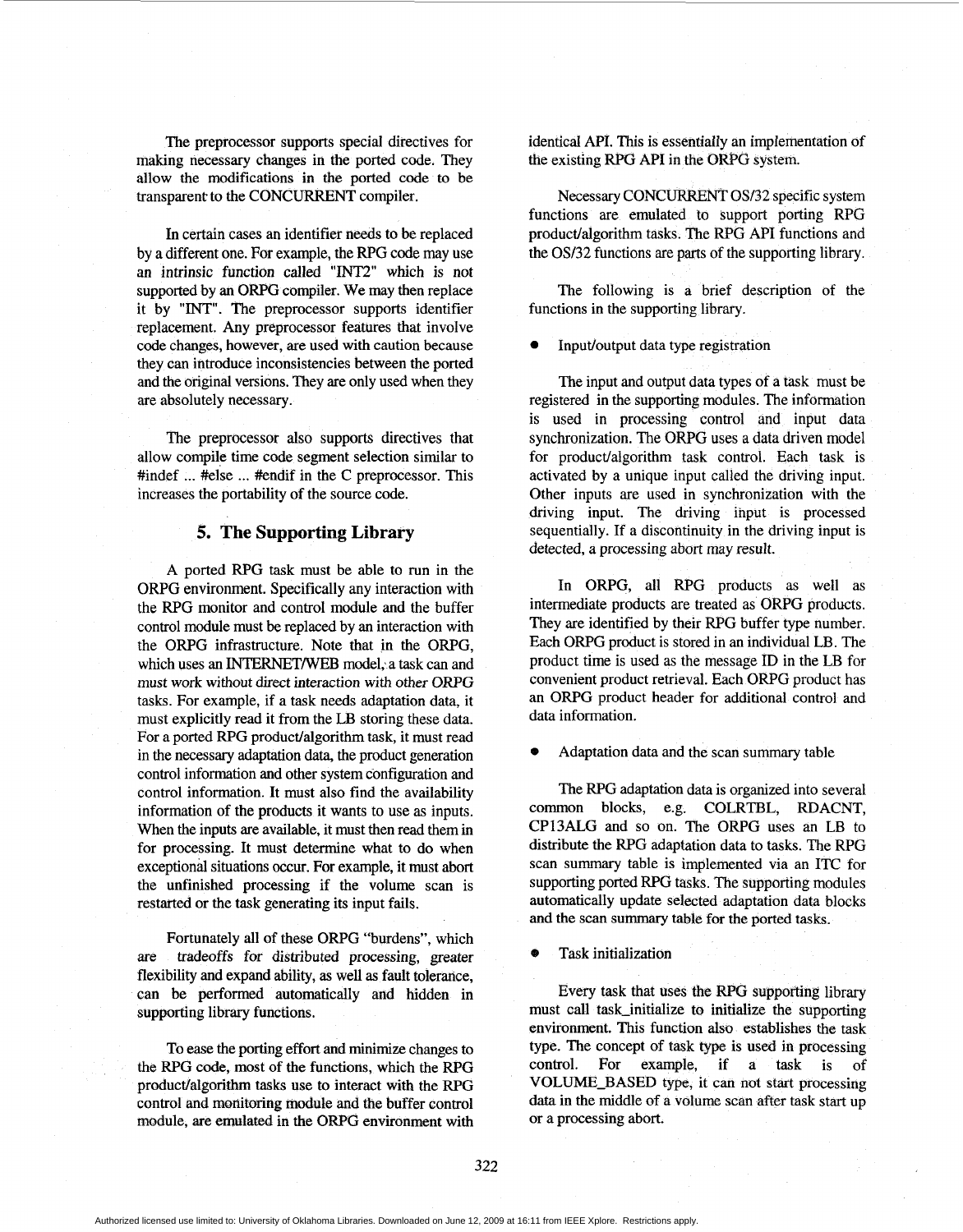#### Product generation control

The ORPG uses a product request LB to store product generation control information. For each product, a message containing a list of requests may be stored in the LB. Product request messages are identified by the product ID numbers. A request may specify an elevation at which the product is requested. It may also specify a user defined window if the product is window based. All products' generation can be controlled through requests and each product is controlled individually.

Subroutine wait for activation is designed for processing scheduling. wait-for-activation suspends the processing and keeps track of the input data flow and the user product requests. If an output is requested or scheduled to be generated and the required input data are ready, wait-for-activation will return and the product/algorithm task's main processing routine will then be activated. The processing routine reads the input by calling get inbuf and processes the data until all output products are generated.

#### *Buffer control support*

RPG tasks rely on buffer control functions to get inputs, generate outputs and allocate scratch working areas. The RPG buffer control functions,<br>A31212 REL INBUF. A31211 GET INBUF. A31212\_REL\_INBUF, A31215\_-GET\_OUTBUF and A31216\_REL\_OUTBUF are supported in the supporting library. These functions emulate their original buffer control functions with enhanced abort processing support.

Inter-Task Common block (ITC) support

The RPG tasks use common blocks in global shared memory, called ITCs, to exchange data among tasks. In ORPG, ITC data are exchanged through LBs. When data in **an** ITC are ready, they are written out as a message to an LB and they are then read by other tasks that need the **data.** Each ITC is assigned a unique ITC ID number, which is used for identifying the LB that stores the message and the particular message in the LB. Multiple ITCs can be implemented with a single LB.

Functions itc\_input and itc\_output are used for informing the supporting modules that certain ITCs are used by the task and they need to be automatically updated or written out at scheduled times. Functions itc-read and itc-write provide explicit accesses to the ITC LB. In cases the scheduled automatic read-in/write-out is not sufficient, one can customize ITC reading/writing by inserting the itc\_read/itc\_write calls into the RPG code.

*0* RPG control and monitor function support

**A** product/algorithm processing procedure has to be aborted in several circumstances, which include elevation/volume scan restart, load shed and task failure. When the supporting modules detect an abort situation, get inbuf will return with STATUS set to TERMINATE. This STATUS return will cause the task to terminate the current unfinished processing procedure, free allocated resources, clean up and set **up**  the next processing resumption time.

*0* **OS32** FORTRAN extension and system functions support

OS32 FORTRAN extension and OS32 system call functions must be emulated. Because the number of these functions is quite large and some of them may be difficult to emulate in **a** different OS, the approach we took is to implement those that are found to be necessary. Examples of supported functions include:

btest, bclr, bset, ilbyte and isbyte lokon and lokoff date, iclock and wait sndmsg and queue deflst, atl, abl, rtl, rbl and lstfun

## **6. Summary**

A direct porting approach to migrate the legacy WSR-88D algorithm and product generators to the Open Systems RPG is described. The approach implements a "true" porting of the RPG FORTRAN code to the Open Systems environment in the sense that most of the code is simply copied over, compiled and ready to run. Only a single version of the RPG code, which works on both the current legacy hardware and the distributed open system environment, needs to be maintained. Since the basic processing routines are not modified in the porting, a full scale verification of the ported code is not necessary. The ported product/algorithm tasks offer full advantage of the distributed processing and are able to run together with new ORPG product generators and meteorological algorithms .